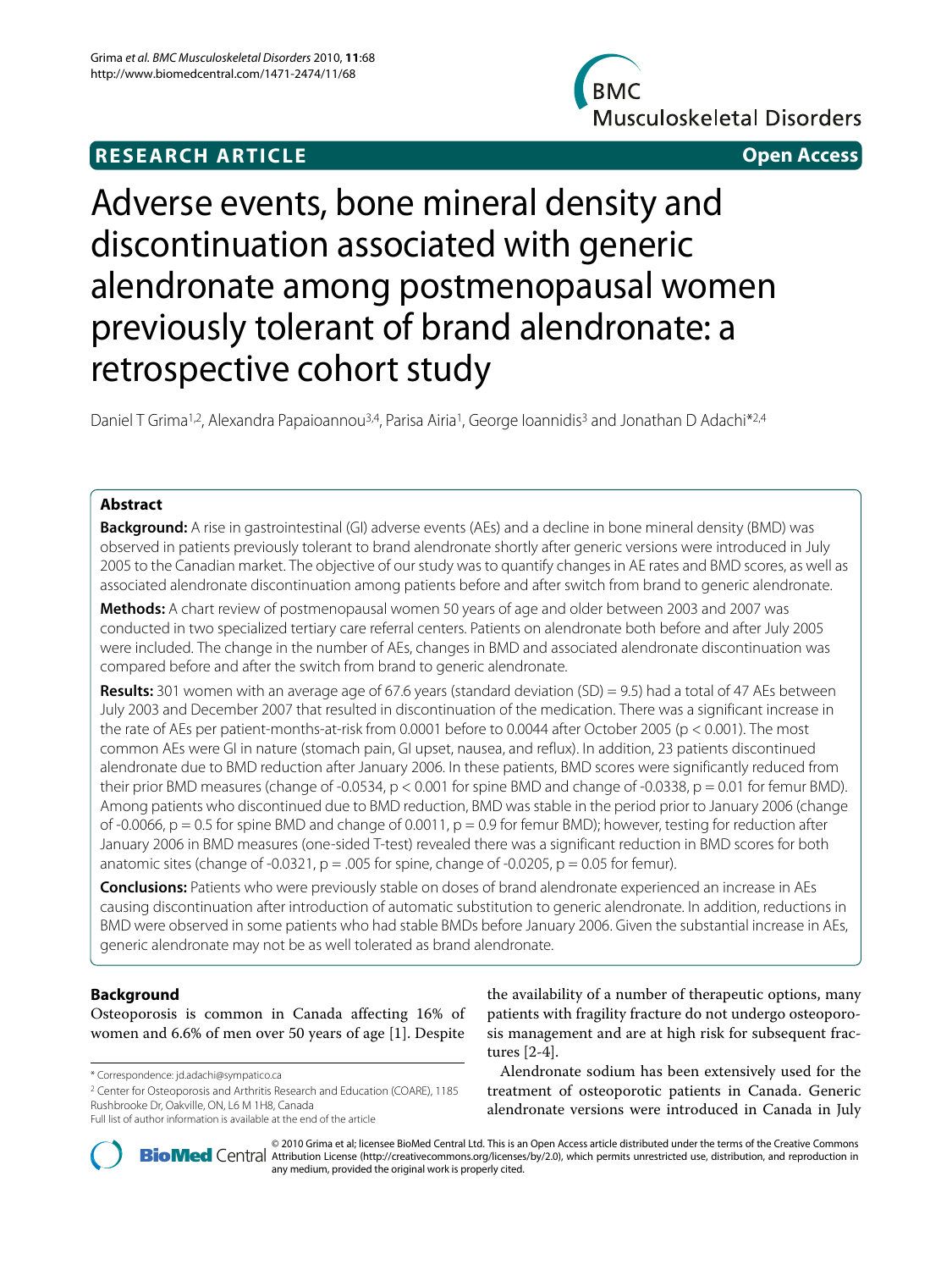2005. As a result of automatic substitution implemented at the pharmacy level, over 80% of private and public plan patients were switched from brand to generic alendronate within two months. Typically, patients would not have been notified of the conversion. Shortly afterwards we noticed an increase in the frequencies of gastrointestinal (GI) adverse events (AEs) and bone mineral density (BMD) declines, in those who had previously been stable on brand alendronate.

The potential for an increased risk of GI AEs has been noted with brand versions of alendronate sodium, especially when taken incorrectly [\[5](#page-7-3)]. It is likely that similar risks are associated with generic versions, however clinical trials examining the GI tolerability of generic versions of alendronate compared to the original formulations are not available. The objective of this retrospective chart review was to quantify the number and type of AEs, and the proportion of AEs which led to discontinuation among patients before and after the switch from brand to generic alendronate.

# **Methods**

#### **Study design**

Data were obtained from an analysis of patient charts from two specialized tertiary care referral centers in Hamilton, Ontario. Ethics approval for the study was not required as it was conducted as a self-audit of private practices. Patients were screened in alphabetical order from a list of all female clinic patients using the following inclusion criteria: age 50 years or older between 2003 and 2007, post-menopausal, confirmed osteoporosis and continuous treatment with alendronate sodium 10 mg daily or 70 mg once-weekly doses before and after July 2005. Data abstraction was conducted by one member of the clinical staff and was entered into a centrally maintained database using anonymous patient identifiers.

The following data were collected:

1. Visit dates

2. AEs noted within the patient chart as possibly related to the bisphosphonates under use. An initial list of AEs was developed from published clinical trials of original alendronate (alendronate sodium) and supplemented based on clinical experience with bisphosphonates therapy [[6-](#page-7-4)[9](#page-7-5)]. AEs captured included specific and general GI complaints (i.e., stomach pain/upset, GI upset, nausea, reflux, heartburn, bloating, constipation, diarrhea, rectal bleeding, bowel problems, perforated diverticulum, stomach ulcer), as well as unspecified trouble with apo-alendronate, chest pain, loss of appetite, general feeling of being unwell, anemia, rash, shortness of breath, bone pain, arthralgias, flank pain, and leg cramping.

3. BMD at femoral neck and vertebral sites. BMD testing was conducted annually in most patients.

BMD measurements were made using a Hologic Delphi QDR-W machine.

4. Discontinuation and initiation of osteoporosis treatments.

- 5. Patient age
- 6. Concomitant use of calcium, vitamin D, estrogen, proton pump inhibitors, non-steroidal anti-inflammatory drugs (NSAIDs) and H2 receptor antagonists

#### **Analysis**

The switch from brand to generic alendronate occurred at the pharmacy level in July 2005 but since prescriptions are usually prescribed for a three- month period, exposure to both brand and generic alendronate would be expected between July 1, 2005 and October 1, 2005. As some AEs in this period may have been related to brand alendronate, we treated AEs during this three-month period as applicable to brand alendronate, which could bias results against the hypothesis of greater AEs with generic alendronate.

To consider equal time for each exposure period, we selected two time periods: July 1, 2003 to September 30, 2005, and; October 1, 2005 to December 31, 2007. The number of AEs resulting in discontinuation of treatment was compared in the two study periods. To take into account the effect of duration of treatment on development of AEs, the rate of AEs was calculated per patientmonths-at-risk. The rate of AEs per patient-months-atrisk was compared between the two study periods.

The total number of AEs and patient-time-at-risk were compared using chi-squared test. When evaluating BMD changes, January 1, 2006 was used as the threshold between periods as it may take a minimum of six months (from the time of switch) for changes in BMD to appear in bone scans. Therefore such changes in BMD observed between July 1, 2005 and January 1, 2006 would be most likely related to treatment with brand alendronate. Two analyses were conducted on BMD. First, for those visits at which discontinuation of alendronate was noted due to a decline in BMD, the BMD data were analyzed to confirm a decline in BMD, by comparing BMD at the alendronate discontinuation visit to the preceding BMD measurement. Since the differences in BMD measures between the two visits followed a normal distribution, a two-tailed paired t-test was employed for this comparison. Second, for those occurrences where two or more BMD measurements were available before January 2006, the stability of BMD was examined to test the possibility of the effect of aging on BMD differences. For this purpose, three consecutive BMD measures were selected: the two BMD measurements immediately preceding January 2006 and the first BMD measurement occurring after 2006. The change in the first two measures (both occurring before January 2006) and the change between the last BMD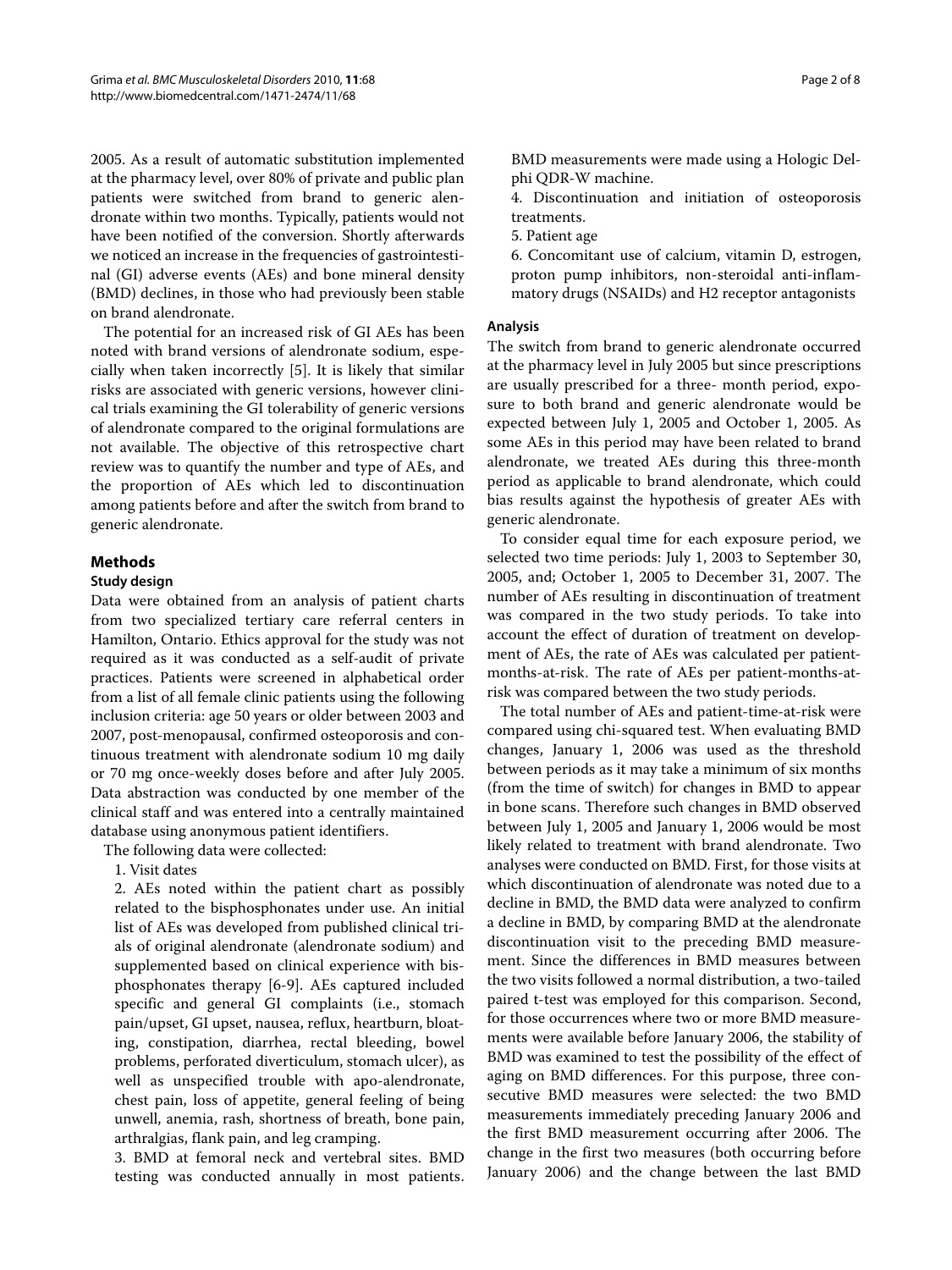measure before January 2006 and the first BMD measure after January 2006 were calculated. To test stability of BMD scores in the two time periods, the average change in BMD scores was compared to 0 (no change). Again, since BMD differences between compared measurements followed a normal distribution and because significant reduction was only hypothesized, one-sided T-tests were employed.

The data was managed and the analyses were performed using SPSS version 16.0. Analyses were independent of the sponsor based on a data analysis plan established prior to study start.

# **Results**

A total of 301 patients were included in the study of AEs. Table 1 shows the baseline characteristics and the covariate distribution in this study population. Patients ranged in age from 50.62 to 89.23 years old, with a mean age of  $67.6$  (SD = 9.5) years at the time of the switch. Use of aspirin/NSAIDs, calcium, vitamin D, and estrogen was similar in the two time periods (Table 1). A summary of the type and frequency of observed AEs is shown in Table [2](#page-3-0). The most frequent AEs were GI in nature (stomach pain, GI upset, nausea, and reflux). There were no deaths or laboratory AEs in the study. Figure [1](#page-5-0) shows the number of AEs resulting in discontinuation over the study periods. The increase in the number of AEs after July 2005 is notable. The total number of patient-months-at-risk (total months patients were on treatment of interest) between July 1, 2003 and October 1, 2005 was greater than that between October 2005 and December 2007 (20,492 vs. 9,929) due to the greater number of discontinuations in the latter time period. The rate of AEs per patient was significantly higher in the second time period (0.0001 vs. 0.0044 per patient-months-at-risk). The rate was statistically significantly higher after October 1, 2005 (p < 0.001). Table 3 summarizes these results.

Figure [2](#page-5-1) shows the proportion of AEs that resulted in discontinuation in the two study periods. Rate of AEs was greater in the second period when patients were on generic alendronate compared to in the first period when patients were on original alendronate. AEs were severe enough to warrant discontinuation of alendronate in over 21% of cases before October 1, 2005 and 79% of cases after October 1, 2005 (Figure [2](#page-5-1)).

Discontinuation of alendronate due to BMD reduction after January 2006 occurred in 23 patients. The average BMD score for those who discontinued alendronate after January 2006 was 0.756 g/cm<sup>2</sup> (SD 0.120) and 0.664 g/cm<sup>2</sup> (SD 0.130) for spine and femur respectively, while in their previous measurements these patients had average BMD scores of 0.813  $g/cm^2$  (SD 0.138) and 0.699  $g/cm^2$  (SD 0.129) for spine and femur respectively. This reduction in BMD scores was significant ( $p < 0.001$  for change in spine BMD score and p = 0.01 for change in femur BMD score). Table 4 summarizes these results.

To test the possibility that the decline in BMD measurements in these patients were due to aging, we compared the stability of BMD before January 2006 and after January 2006. Among patients who discontinued due to BMD reduction and who had at least two other BMD measures before 2006 ( $n = 11$  for spine and  $n = 9$  for femur), we found that BMD was stable in the period prior to January 2006 ( $p = 0.5$  for change of -0.0066 in spine BMD score and  $p = 0.9$  for change of 0.0011 in femur BMD score) (see Figure [3\)](#page-6-0). However, testing for reduction in BMD after January 2006 (one-sided T-test) revealed a significant reduction in BMD scores for both anatomic sites (p = .005 for change of -0.0321 in spine BMD, p = 0.05 for change of -0.0205 in femur BMD).

# **Discussion**

Many generic copies of alendronate sodium are available on the provincial formulary in Ontario, Canada, but not

| Table 1: Baseline characteristics of the study population |  |  |  |  |  |  |  |  |  |  |
|-----------------------------------------------------------|--|--|--|--|--|--|--|--|--|--|
|-----------------------------------------------------------|--|--|--|--|--|--|--|--|--|--|

| Characteristic    | First Period (July 2003 to<br>September 2005) | <b>Second Period (October</b><br>2005 to December 2007) | Difference (p value of the<br>test of difference) |
|-------------------|-----------------------------------------------|---------------------------------------------------------|---------------------------------------------------|
| Mean age (years)  | 65.6(9.5)                                     | 67.6(9.5)                                               | $2$ (<0.0001)                                     |
| NSAID use (%)     | 31%                                           | 25%                                                     | 6% (0.08)                                         |
| Vitamin D use (%) | 81%                                           | 86%                                                     | $5\% (0.1)$                                       |
| Calcium use (%)   | 80%                                           | 75%                                                     | 5% (0.17)                                         |
| Estrogen use (%)  | 6%                                            | 9%                                                      | $3\% (0.16)$                                      |

SD: standard deviation; NSAID: non-steroidal anti-inflammatory drug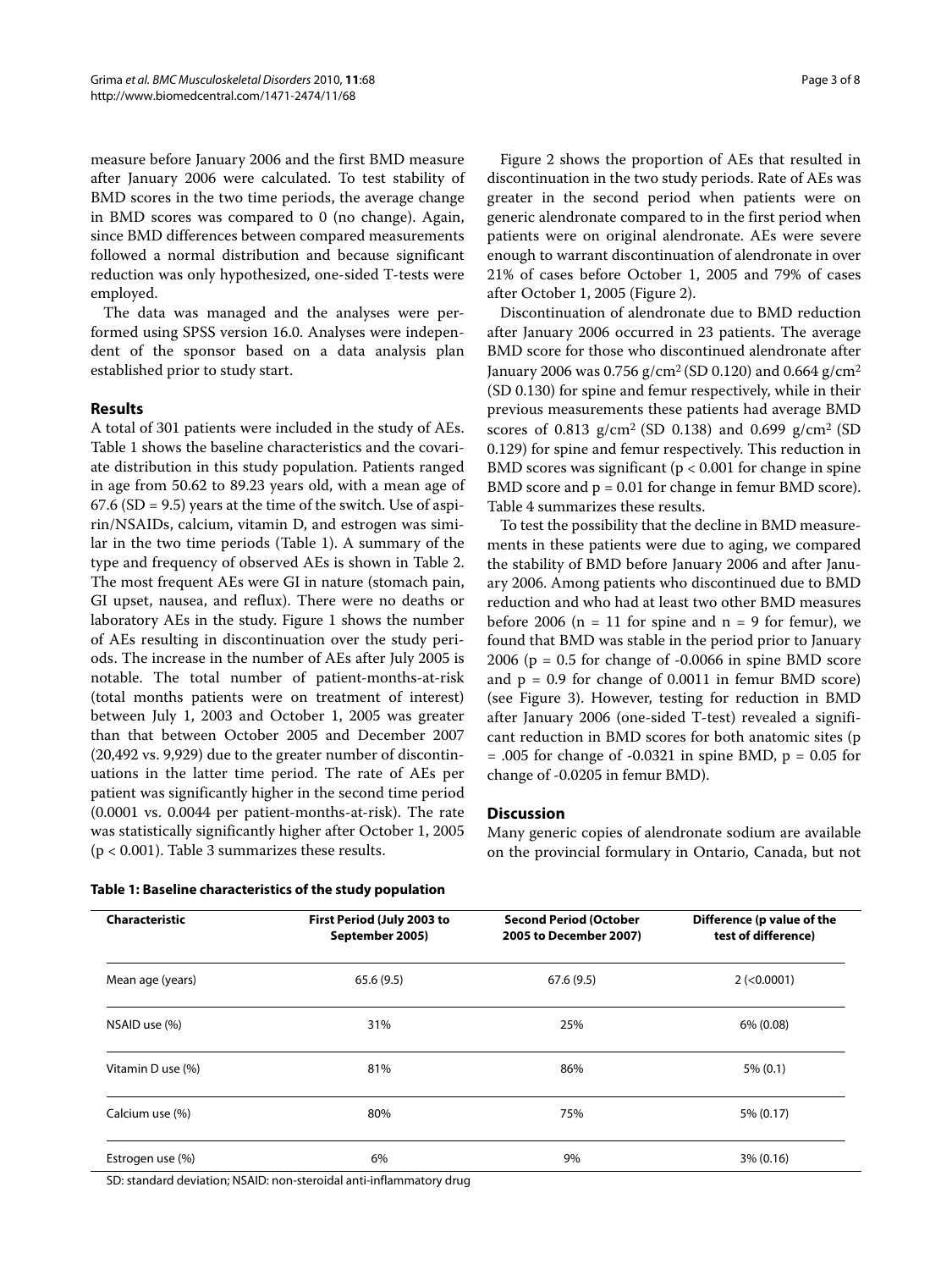# <span id="page-3-0"></span>**Table 2: Frequency of different AEs in the study population**

| <b>AEs</b>                   | <b>Frequency of occurrence</b> | <b>Percent of all AEs</b> |  |
|------------------------------|--------------------------------|---------------------------|--|
| Stomach Pain/Upset           | $16$                           | 22.86                     |  |
| <b>GI Upset</b>              | 11                             | 15.71                     |  |
| Nausea                       | 5                              | 7.14                      |  |
| Reflux                       | 5                              | 7.14                      |  |
| Heartburn                    | $\overline{4}$                 | 5.71                      |  |
| Bloating                     | 3                              | 4.29                      |  |
| Constipation                 | 3                              | 4.29                      |  |
| Trouble with Apo-Alendronate | 3                              | 4.29                      |  |
| Chest Pain                   | $\overline{2}$                 | 2.86                      |  |
| Diarrhea                     | $\overline{2}$                 | 2.86                      |  |
| Loss of Appetite             | $\overline{2}$                 | 2.86                      |  |
| <b>Rectal Bleeding</b>       | $\overline{2}$                 | 2.86                      |  |
| <b>Generally Unwell</b>      | $\overline{2}$                 | 2.86                      |  |
| Stomach Ulcer                | $\mathbf{1}$                   | 1.43                      |  |
| Anemia                       | $\mathbf{1}$                   | 1.43                      |  |
| Rash                         | $\mathbf{1}$                   | 1.43                      |  |
| Perforated Diverticulum      | $\mathbf{1}$                   | 1.43                      |  |
| Shortness of Breath          | $\mathbf{1}$                   | 1.43                      |  |
| <b>Bone Pain</b>             | $\mathbf{1}$                   | 1.43                      |  |
| <b>Bowel Problems</b>        | $\mathbf{1}$                   | 1.43                      |  |
| Arthralgias                  | $\mathbf{1}$                   | 1.43                      |  |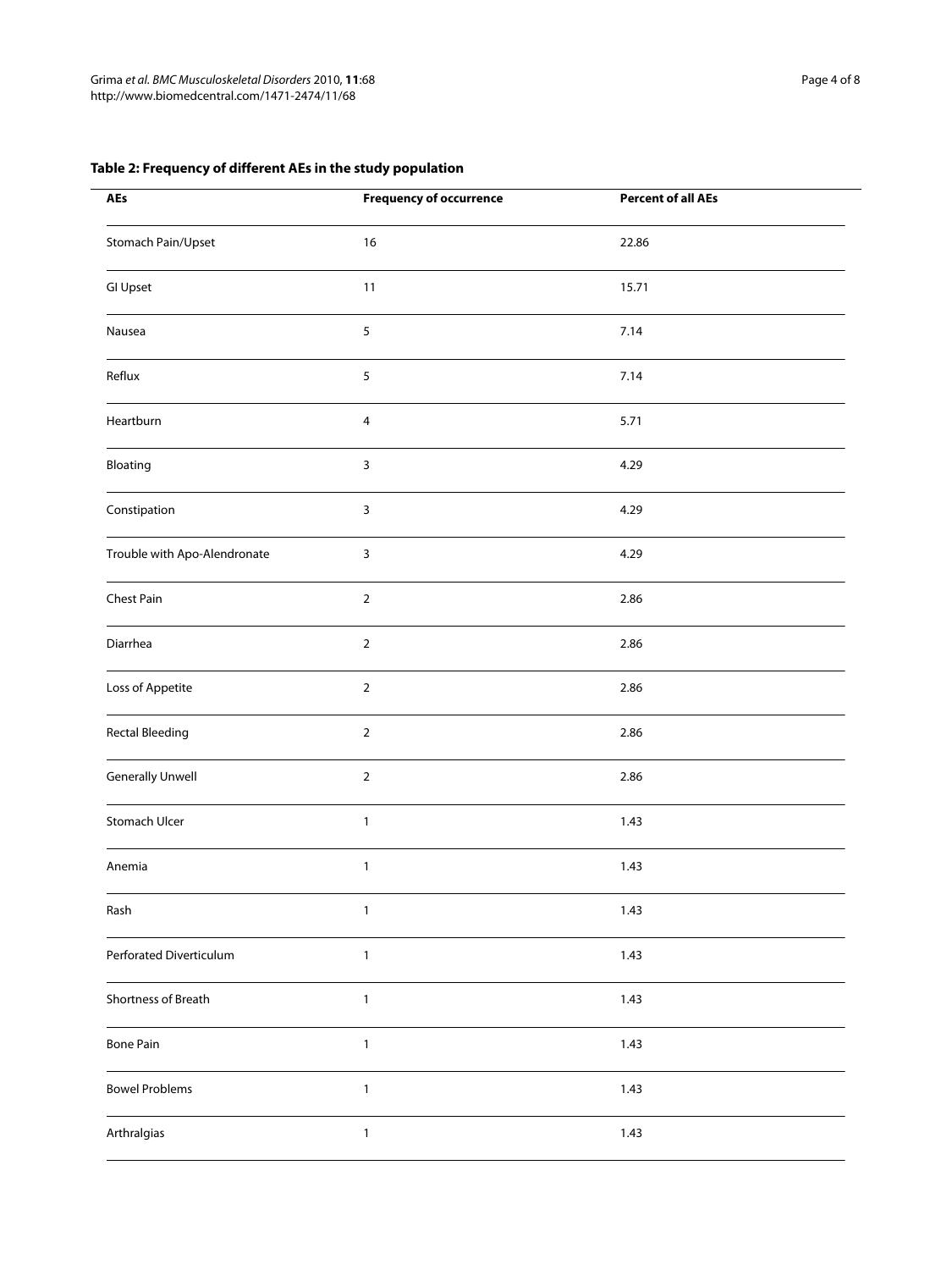| Flank Pain   |    | 1.43   |
|--------------|----|--------|
|              |    |        |
| Leg Cramping |    | 1.43   |
|              |    |        |
| Total        | 70 | 100.00 |
| $\mathbf{r}$ |    |        |

**Table 2: Frequency of different AEs in the study population (Continued)**

AE: adverse event; GI: gastrointestinal

all of these formulations have been fully characterized in terms of therapeutic equivalence or safety/tolerability profile relative to original alendronate. Of particular relevance is the GI tolerability of the various formulations, as bisphosphonates in general have the potential to cause GI irritation and implications may exist for individualizing treatment. This study found that introduction of generic alendronate was associated with an increase in GI AEs leading to alendronate discontinuation and occurrences of discontinuation related to reduced BMD.

Oral bisphosphonates are poorly absorbed in the GI tract [\[10](#page-7-6)]. They have been associated with an increased risk of upper GI AEs, especially when taken incorrectly [[5\]](#page-7-3). While the upper GI tolerability profile of the bisphosphonate, alendronate sodium (Fosamax) was similar to that of placebo in controlled clinical trials [\[6](#page-7-4),[11](#page-7-7)], generic formulations have not been studied as extensively and it is unclear whether they differ in GI tolerability from the original formulation [[12](#page-7-8),[13\]](#page-7-9). Based on the belief that GI side effects, in particular esophageal irritation, result from events that occur prior to absorption of the drug into the GI tract, it has been postulated that the length of time required for a given formulation to disintegrate and dissolve may impact the tendency of the drug to cause irritation [\[12](#page-7-8)]. In vitro studies of various generic formulations of alendronate have demonstrated variations in disintegration and dissolution profiles as well as potential for esophageal bioadhesion, and have suggested that

these differences may influence bioavailability, pharmacokinetics, efficacy, and tolerability [\[12](#page-7-8)[,14](#page-7-10)-[16\]](#page-7-11).

In one study [\[12](#page-7-8)], several generic copies disintegrated two- to ten-fold faster than brand Fosamax. Other copies disintegrated at least five-fold slower than Fosamax. Yet another generic did not fall into either category but exhibited potentially large inter- and intra-lot variability. In another study [[17\]](#page-7-12), the mean disintegration times of the generic alendronate tablets ranged from 14 s to 342 s. The mean disintegration time of the Fosamax tablets ranged from 43 s to 78 s. Six of twenty-six generic tablets had very rapid disintegration times which were two to three times more rapid than Fosamax [[17\]](#page-7-12). These results show that important differences may exist between Fosamax and its copies with regard to bioavailability, pharmacokinetics, and clinical efficacy and safety profiles. It is possible that rapid disintegration may increase esophageal drug exposure and possible toxicity leading to decreased upper GI tolerability. Slower disintegration may place the drug in contact with food or beverages severely reducing its bioavailability, reducing the efficacy as bisphosphonates [\[18\]](#page-7-13). Additional testing is warranted to evaluate the clinical safety and efficacy of these copies.

Our study also raises the possibility that disintegration profile led to an increase in AEs; the majority of which resulted in discontinuation. In addition, the BMD data indicate that differences in effectiveness between brand and generic alendronate may also exist, as 7% of patients (23 out of 301) discontinued generic alendronate due to

|                                               | July/03-Oct/05 | Oct/05-Dec/07 |  |
|-----------------------------------------------|----------------|---------------|--|
| Total number of patients                      | 301            | 301           |  |
| Number of AEs resulting in<br>discontinuation | 3              | 44            |  |
| Number of patient months at risk              | 20492          | 9929          |  |
| Rate of AEs per patient-months-at-risk        | $0.0001**$     | $0.0044**$    |  |

**Table 3: Total number of patients, years at risk and AEs leading to discontinuation**

AE: adverse event; \*\*Difference between two periods is significant at p < 0.001 level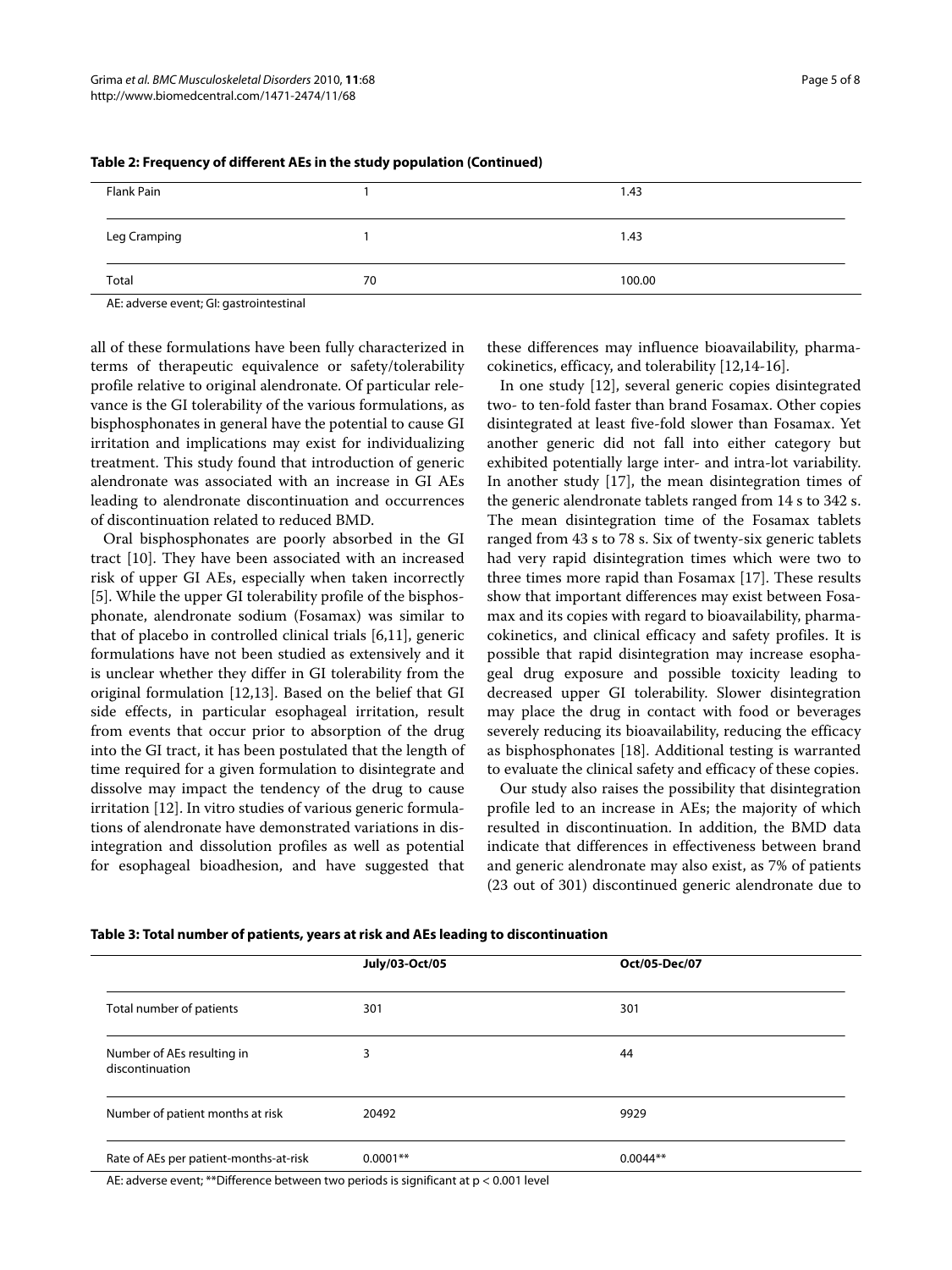<span id="page-5-0"></span>

significant reduction in their BMD scores, which had previously been stable. These results are supported by a recent analysis of Canadian administrative claims data, which found that the risk of discontinuation doubled in patients initiated with generic alendronate compared to patients started on branded alendronate [[19\]](#page-7-14). We were unable to find published evidence that there is a common trend for discontinuation to be higher in patients using a

<span id="page-5-1"></span>

**Figure 2 Number of AEs with and without discontinuation in the two study periods**. AE: adverse event.

generic version of a product; however the literature in this area is limited [[20,](#page-7-15)[21\]](#page-7-16).

In addition, a recent chart review provides support to our findings. In a study by Ringe and Möller 2009, the generic alendronate was found to have lower persistence, greater GI AEs and lower increases in BMD compared to brand alendronate and risedronate. The chart review studied three contemporaneous cohorts of patients initiated on each of the three therapies [[22](#page-7-17)].

Several limitations of the study are related to the retrospective and non-randomized design. To avoid preferentially selecting those patients who experienced AEs with generic alendronate, we screened all female patients in the clinic and selected all patients who were continuously treated with alendronate before and after July 2005. Socio-demographic differences may have been present, automatic substitution occurring more frequently in lower income patients with a greater number of co-morbidities. We were unable to test this hypothesis; however given the policy of automatic substitution for public plan patients, which include all patients over 65 years, this bias is unlikely.

With a retrospective chart review there exists the possibility that a systematic difference between the two periods could account for the changes in the outcome. To our knowledge, in the period of this study, no other changes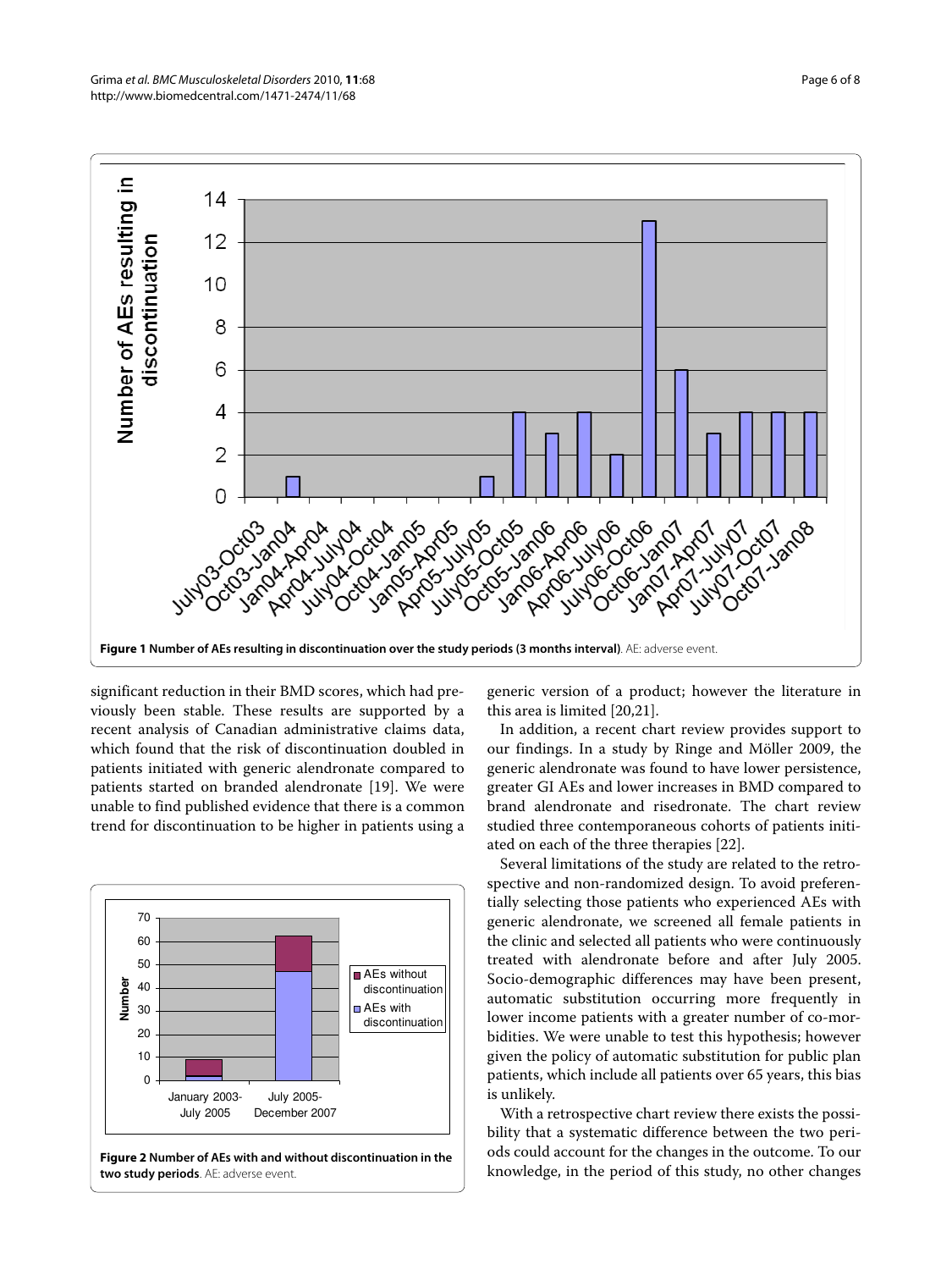| <b>BMD Score</b>          | <b>Measure after January 2006</b><br>resulting in discontinuation<br>(g/cm2) | Prior measure (g/cm2) | Difference (p value of the<br>test of difference) |
|---------------------------|------------------------------------------------------------------------------|-----------------------|---------------------------------------------------|
| Spine                     | 0.756                                                                        | 0.813                 | $-0.0534$ ( $< 0.001$ )                           |
| Femur                     | 0.664                                                                        | 0.699                 | $-0.0338(0.01)$                                   |
| RMD; hono minoral doncity |                                                                              |                       |                                                   |

#### **Table 4: Comparison of BMD measures (g/cm2) resulting in discontinuation to the previous measurement (n = 23 for spine and n = 19 for femur)**

BMD: bone mineral density

that could have a negative effect on patients' BMD occurred. However, we are not able to completely rule out the possibility of period effect by factors not measured in this study. As with all measurements that occur over time, there is also the possibility of measurement error in BMD over time. However, it seems improbable that the error happened in a systematic manner that would bias against generic alendronate. Changes in BMD technology may have occurred at measurement sites during the study; however, most of the patients were studied using the same machine in most of their measurements. Such non-systematic measurement error likely introduced noise into the dataset which could have made detection of differences in BMD measures more difficult but it is unlikely to have biased the results.

In summary, among non-Fosamax formulations of alendronate, variation has been observed in terms of the rates at which they disintegrate and dissolve, and it has been suggested that this variation may correlate with variations in GI tolerability [[12\]](#page-7-8). Several examples of mechanisms by which a causal relationship may exist have been reviewed [[12](#page-7-8),[14](#page-7-10),[17\]](#page-7-12), including the supposition that rapid disintegration could increase oral and esophageal mucosal exposure to active drug, thereby increasing the likelihood of irritation. Conversely, characteristics such as tablet shape and coating may delay esophageal transit and increase the risk of pill esophagitis, which may in turn be exacerbated by a formulation with a longer dis-

<span id="page-6-0"></span>

integration/dissolution time [[12,](#page-7-8)[14\]](#page-7-10). Currently, however, data directly evaluating the potential associations between variable disintegration profiles and degree of gastric irritation are scarce.

## **Conclusions**

Patients who were previously stable on doses of brand alendronate experienced an increase in AEs causing discontinuation after introduction of automatic substitution to generic alendronate. In addition, reductions in BMD were observed in some patients who had stable BMDs before January 2006. Our study suggests that there may be differences in both tolerability and effectiveness between brand and generic alendronate. Further study is warranted.

#### **Abbreviations**

GI: gastrointestinal; AE: adverse event; BMD: bone mineral density; NSAID: nonsteroidal anti-inflammatory; SD: standard deviation.

#### **Competing interests**

The project was sponsored by research grants from the Alliance for Better Bone Health (Procter & Gamble Pharmaceuticals Canada Inc. and sanofi-aventis Pharma Inc.).

DG is a principle in and PA is an employee of Cornerstone Research Group, which received funding for this study from the Alliance for Better Bone Health, and also conducts analyses for other manufacturers of osteoporosis therapies. AP - Research grant/Consultant/Speaker: Eli Lilly and Company, Merck Frosst, Amgen Inc, Procter & Gamble Pharmaceuticals, sanofi-aventis, and Novartis Pharmaceuticals Corporation. Clinical Trials: Eli Lilly, Merck, Novartis, Proctor & Gamble, sanofi-aventis.

GI did not have any competing interests.

JDA - Research grant/Consultant/Speaker: Amgen, Astra Zeneca, Eli Lilly, Glaxo-SmithKline, Merck, Novartis, Nycomed, Pfizer, Procter & Gamble, Roche, sanofiaventis, Servier, Wyeth and Bristol-Myers Squibb. Clinical trials for Amgen, Eli Lilly, GlaxoSmithKline, Merck, Novartis, Pfizer, Procter & Gamble, Roche, sanofiaventis, Wyeth and Bristol-Myers Squibb. Stock: nothing to declare.

#### **Authors' contributions**

All authors participated in the design of the study, as well as the analysis and interpretation of the findings. JDA secured the funding and was the primary investigator. AP was a co-investigator. DTG was project director. DTG, JDA and PA wrote the manuscript draft. All authors commented on and approved the final version.

#### **Acknowledgements**

Financial support for this study was provided through an unrestricted educational grant from the Alliance for Better Bone Health. The authors would like to